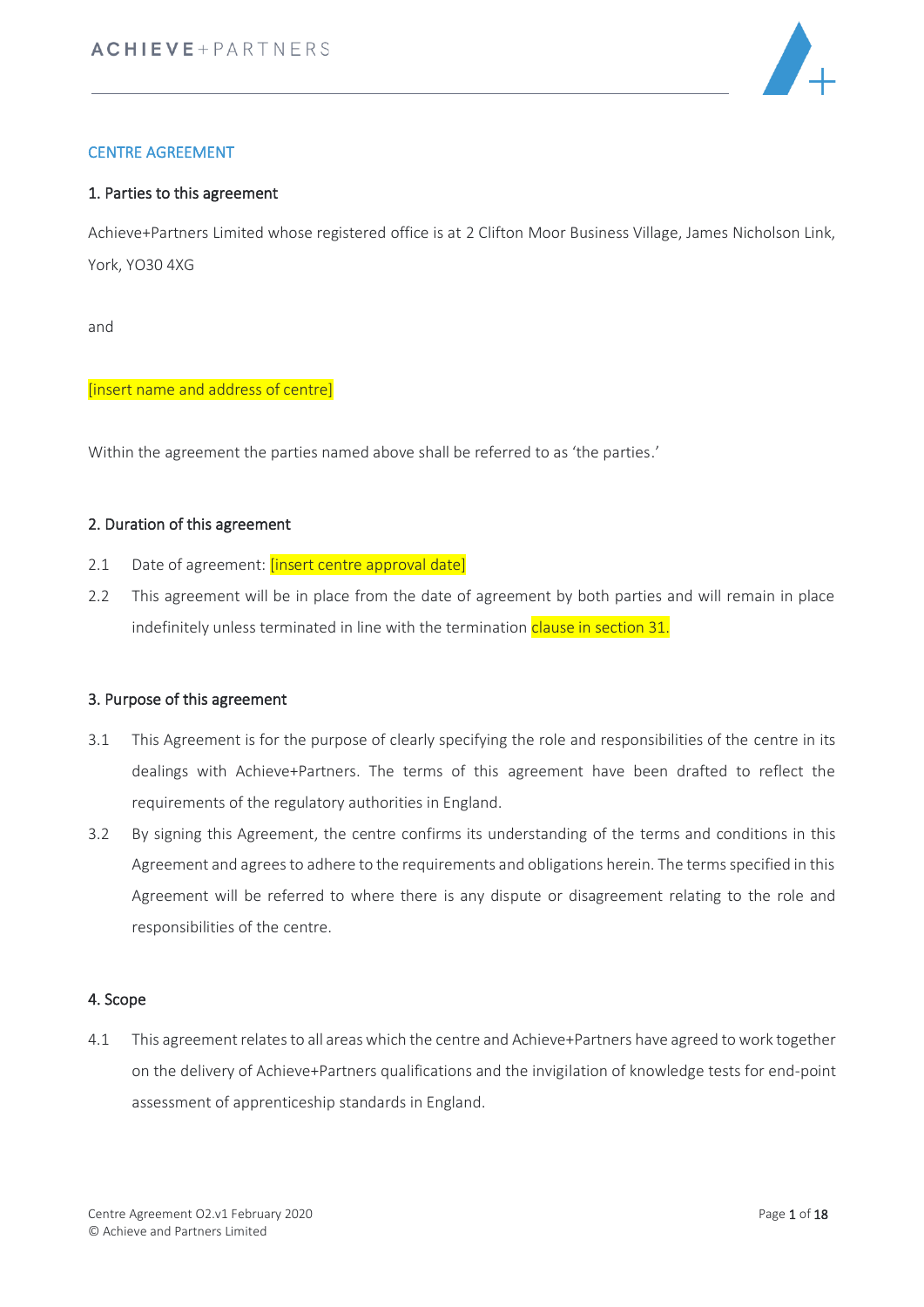

# 5. Interpretations and definitions

| Adverse effect                          | an act, omission, event, incident or circumstance has an adverse effect if it -<br>gives rise to prejudice to learners or potential learners, or<br>a)<br>adversely effects -<br>b)<br>$+$ the ability of the awarding organisation to undertake the development,<br>delivery or award of qualifications in accordance with its Conditions of<br>Recognition, |
|-----------------------------------------|---------------------------------------------------------------------------------------------------------------------------------------------------------------------------------------------------------------------------------------------------------------------------------------------------------------------------------------------------------------|
|                                         | $+$ the standards of qualifications which an awarding organisation makes<br>available or proposes to make available, or<br>public confidence in qualifications.<br>$\pm$                                                                                                                                                                                      |
| Anti-corruption and<br>Anti-bribery law | all related laws, statutes and regulations relating to anti-corruption and anti-<br>bribery including but not limited to the Bribery Act 2010.                                                                                                                                                                                                                |
| Awarding Organisation                   | an organisation recognised and accredited by Ofqual in respect of the General<br>Conditions of Recognition and award or authentication of a specified qualification.                                                                                                                                                                                          |
| Centre                                  | an organisation undertaking the delivery of qualifications on behalf of the<br>awarding organisation and end-point assessment organisation. Centres are                                                                                                                                                                                                       |
|                                         | typically educational institutions, training providers, or provider employers.                                                                                                                                                                                                                                                                                |
| Data protection law                     | The Data Protection Act 1998, the General Data Protection Regulation (EU)<br>2016/679, Privacy and Electronic Communications Regulations 2003 or any<br>legislation in a jurisdiction other than England which has an equivalent purpose<br>and effect, and any amendments or updates to the regulations listed above.                                        |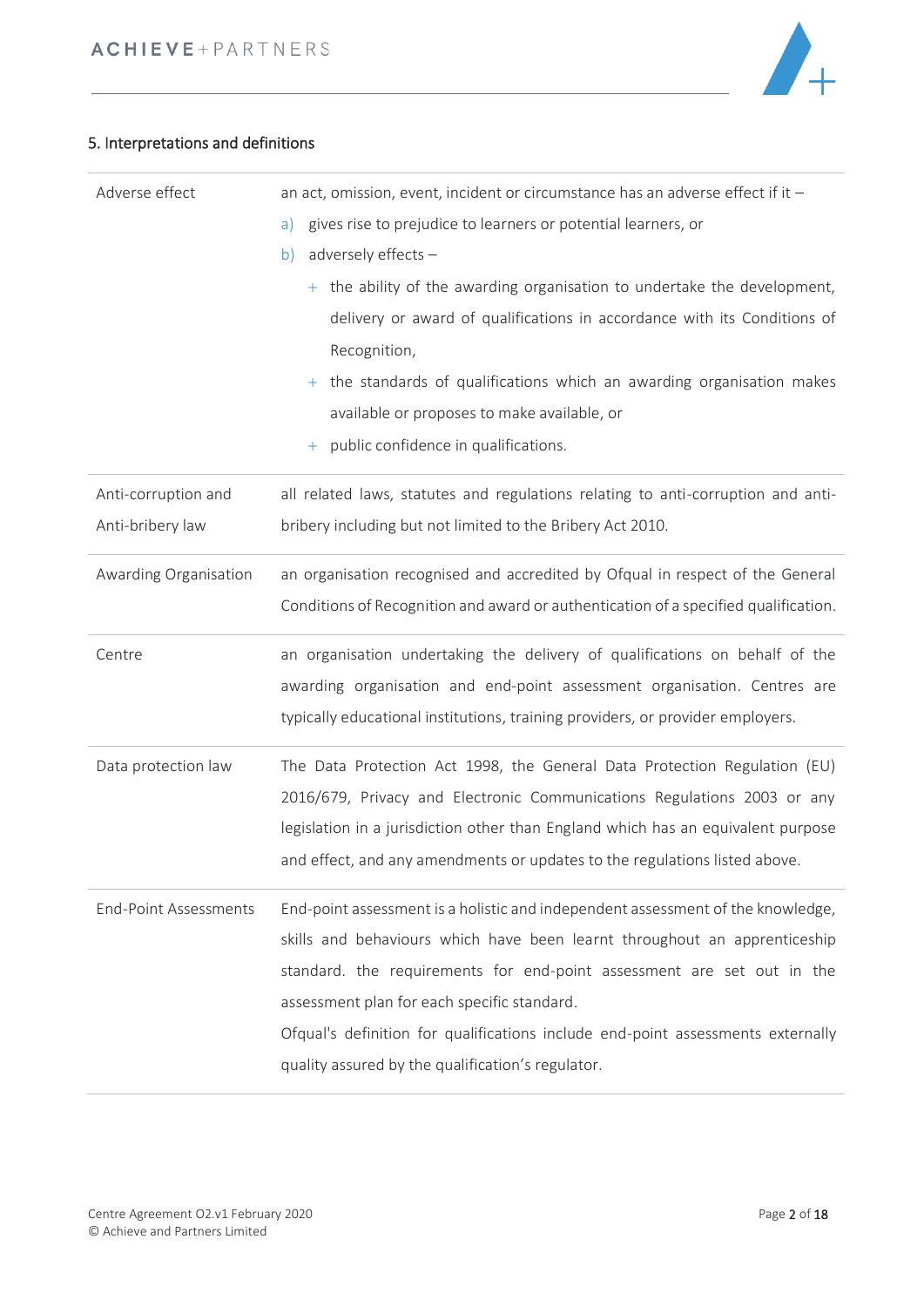

| <b>End-Point Assessment</b> | The end-point assessment organisation will, in line with the assessment plan:       |  |  |
|-----------------------------|-------------------------------------------------------------------------------------|--|--|
| Organisation                | design and develop the content of the end-point assessment. For example,<br>$+$     |  |  |
|                             | test questions, project topics or interview scripts.                                |  |  |
|                             | check and verify that the apprentice has completed any prerequisites to<br>$\pm$    |  |  |
|                             | endpoint assessment, including any mandatory qualifications                         |  |  |
|                             | conduct end-point assessment of apprentices<br>$\pm$                                |  |  |
|                             | quality assure the end-point assessments they deliver<br>$+$                        |  |  |
|                             | adhere to the external quality assurance arrangements<br>$+$                        |  |  |
|                             | ensure end-point assessment is synoptic and independent<br>$\pm$                    |  |  |
|                             | identify and record when the apprentice has passed the end-point<br>$\pm$           |  |  |
|                             | assessment apply and pay for the apprenticeship certificate                         |  |  |
| Equalities law              | The Equality Act 2010, or any Act that was a statutory predecessor to that Act, or  |  |  |
|                             | any legislation in a jurisdiction other than England which has an equivalent        |  |  |
|                             | purpose and effect                                                                  |  |  |
| General Conditions of       | General Conditions of Recognition issued by Ofqual in September 2013 or any         |  |  |
| Recognition                 | subsequent version of this document.                                                |  |  |
| Health and Safety law       | all related laws, statutes and regulations relating to health and safety including  |  |  |
|                             | but not limited to the Health and Safety at Work Act 1974.                          |  |  |
|                             | Including all laws, statutes and regulations relating to the safeguarding of young  |  |  |
|                             | people and vulnerable adults.                                                       |  |  |
| Maladministration           | is any practice, activity or omission which deliberately or negligently results in  |  |  |
|                             | non-compliance with administrative assessment requirements.                         |  |  |
| Malpractice                 | is defined as an instance or act of improper or inappropriate practice by personnel |  |  |
|                             | involved in the provision of assessment.                                            |  |  |
| Qualification               | An award made to a learner for the achievement of the specified combination         |  |  |
|                             | of credits, or credits and exemptions, required for that award.                     |  |  |
|                             | The definition of a qualification includes an end-point assessment for the          |  |  |
|                             | achievement of an apprenticeship.                                                   |  |  |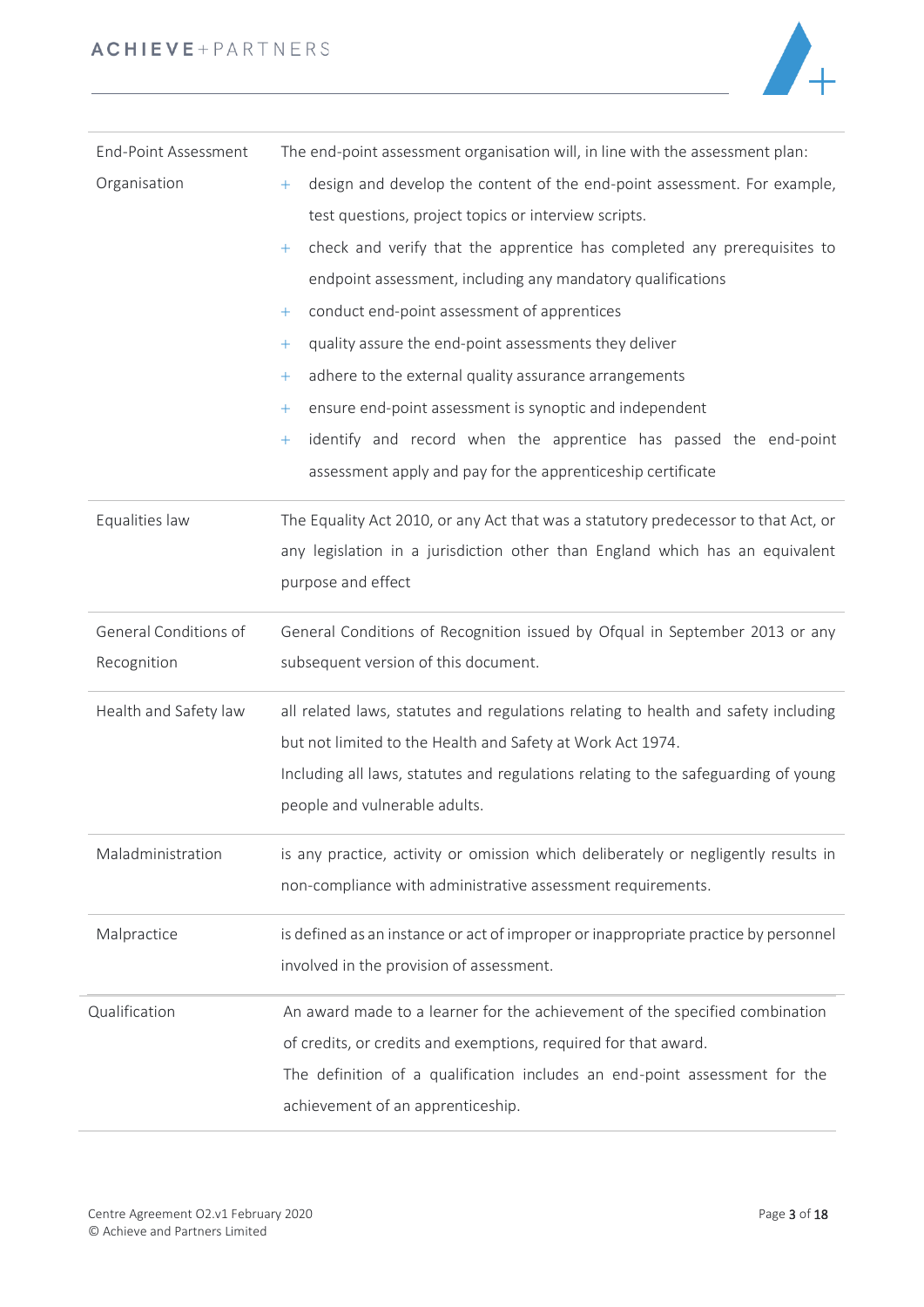

| Reasonable adjustment | is any action that helps to reduce the effect of a disability or difficulty that places                                                        |  |  |
|-----------------------|------------------------------------------------------------------------------------------------------------------------------------------------|--|--|
|                       | the learner at a substantial disadvantage in an assessment situation.                                                                          |  |  |
|                       | It is made to allow an assessment for an apprenticeship component that enables                                                                 |  |  |
|                       | a disadvantaged learner to demonstrate his or her knowledge, skills or                                                                         |  |  |
|                       | understanding of the levels of attainment required by the qualification.                                                                       |  |  |
| Regulators            | Refers to the External Quality Assurance Organisation for the apprenticeship<br>standard which is being assessed.                              |  |  |
| Relevant standards    | refers to any apprenticeship standard for which the relevant approved centre is<br>recognised to provide invigilation for by Achieve+Partners. |  |  |
| Special consideration | can be applied after an assessment if there was a reason that the learner may<br>have been disadvantaged during the assessment.                |  |  |

# 6. Qualifications' regulation

6.1 Take all reasonable steps to ensure that Achieve+Partners is able to comply with the requirements of the General Conditions of Recognition in relation to the activity it undertakes to deliver qualifications. In particular, those requirements specified in Condition C1 and C2 will be observed.

## 7. Monitoring arrangements

- 7.1 Assist Achieve+Partners in carrying out any reasonable monitoring activities and assist the regulators in any investigations made for the purposes of performing its functions.
- 7.2 Work in line with the quality assurance processes specified by Achieve+Partners, which will be undertaken by Achieve+Partners or on its behalf.
- 7.3 Work in line with any instruction issued by Achieve+Partners to deliver qualifications.
- 7.4 Comply fully with Achieve+Partners' centre monitoring criteria and sanction policy taking all reasonable steps to carry out actions set by Achieve+Partners within the timeframe set.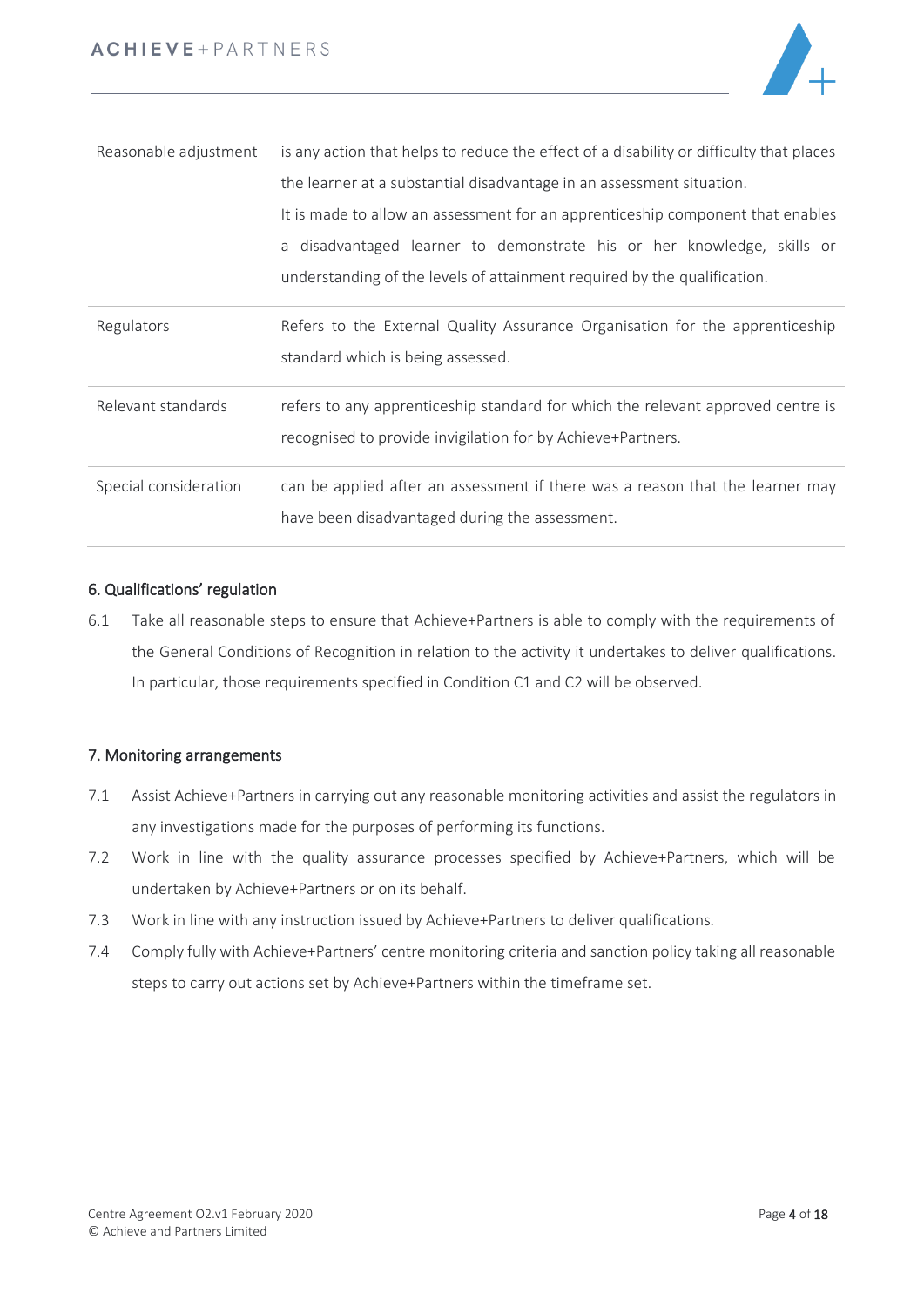

# 8. Legislation

The centre shall comply with all laws and regulations relating to their activities in providing Achieve+Partner's qualifications, in particular:

- 8.1 Deliver Achieve+Partners' qualifications in accordance with Equalities Law as defined in section 4 of this agreement. In particular the centre shall:
	- $+$  Hold and comply with an equality and diversity policy that sets out the procedures to address the relevant requirements of the Equality Act 2010.
	- + Comply at all times with Achieve+Partners' own Equality, Diversity and Inclusion, reasonable adjustments and special considerations policies.
	- + Notify Achieve+Partners immediately if the centre has breached their own policy in the delivery of qualifications, receives a complaint relating to equality in the delivery of a qualification or becomes aware of a feature of a qualification including its assessment, which has or has potential to disadvantage learners with protected characteristics.
- 8.2 Deliver Achieve+Partners' qualifications in accordance with Data Protection legislation as defined in section 4 of this agreement. In particular the centre shall:
	- $+$  Hold and comply with a data protection policy that sets out the procedures to address the relevant requirements of related legislation.
	- + Display and make available privacy notices to learners that are clear and provide clarity about which of their personal data are shared with Achieve+Partners, the qualificationsregulator and other public bodies such as the Institute for Apprenticeships and Technical Education
	- + Notify Achieve+Partners immediately if the centre has breached their own policy in the delivery of qualifications, receives a complaint relating to the breach of data protection within or outside of their centre that may affect security of learner data.
- 8.3 Deliver Achieve+Partners' qualifications in accordance with Health and Safety legislation, including the safeguarding of children and vulnerable adults as defined in section 4 of this agreement. In particular the centre shall:
	- $+$  Hold and comply with both a Health and Safety and Safeguarding policy that sets out the procedures to address the relevant requirements of related legislation.
	- + Comply at all times with Achieve+Partners' monitoring criteria regarding health and safety requirements for learners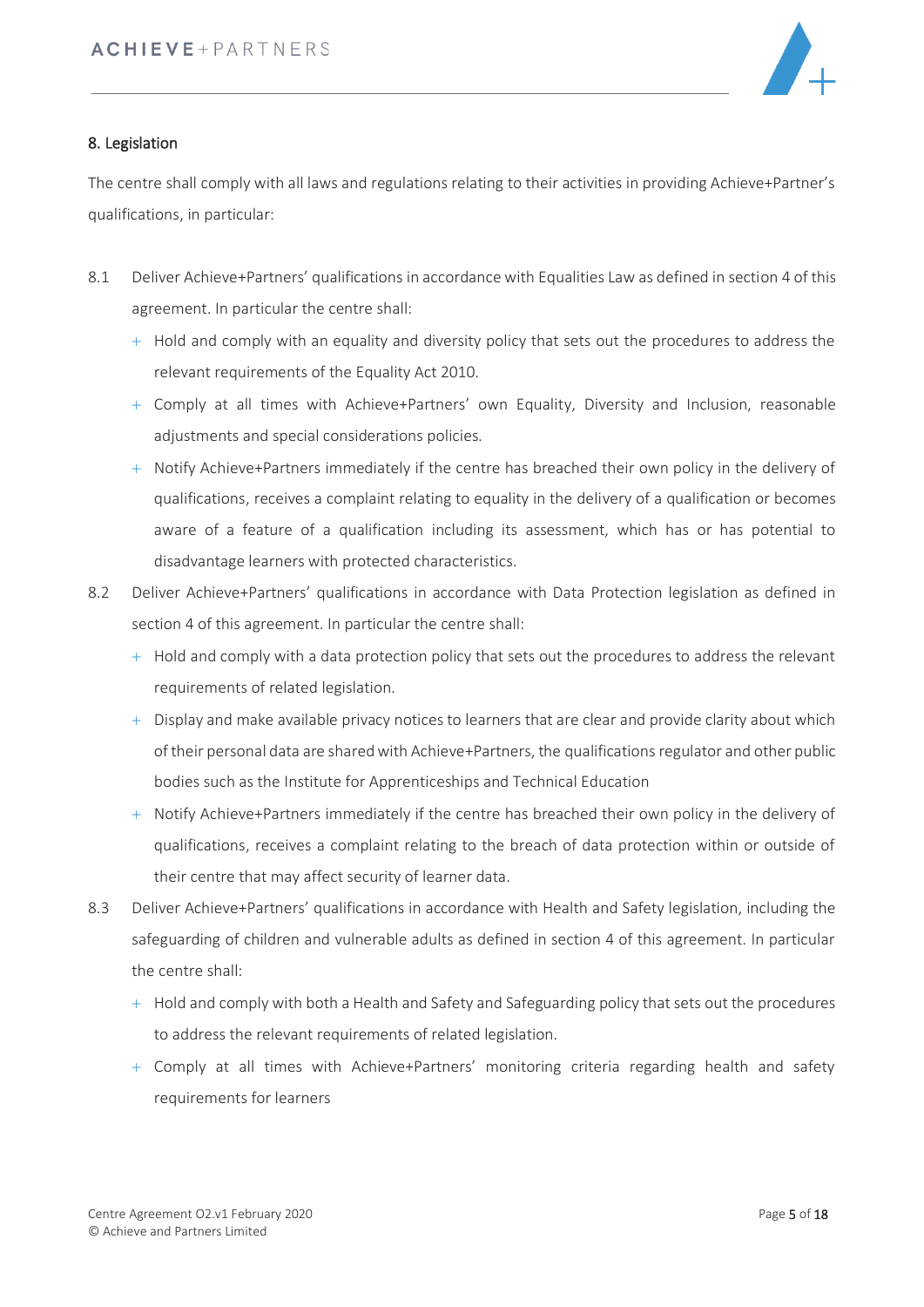

- + Notify Achieve+Partners immediately and take action as necessary if the centre has breached their own policy in the delivery of qualifications receives a complaint relating to concerns about health and safety arrangements or the safeguarding of learners.
- $+$  Ensure all equipment and accommodation provided by the centre, used for the purpose of qualification delivery complies with the requirements of Health and Safety regulations.
- 8.4 Deliver Achieve+Partners' qualifications in accordance with Anti-corruption and Anti-bribery law, statutes and regulations. The centre must notify Achieve+Partners immediately if there has been a breach in either of these laws that affects or could affect the assessment of a learner.
- 8.5 Comply with all relevant law, regulatory criteria and codes of practice as updated and amended from time to time, including the General Conditions of Recognition and the additional regulatory documents that support these Conditions.

### 9. Intellectual property and copyright

- 9.1 The centre will not seek or acquire any rights in respect of Achieve+Partners' intellectual property (IP).
- 9.2 The centre will follow Achieve+Partners' instructions and requests to help protect ownership of these rights.
- 9.3 The centre will immediately inform Achieve+Partners of any issues relating to IP owned by Achieve+Partners.
- 9.4 The centre agrees to adhere to Achieve+Partners' copyright at all times.
- 9.5 The centre shall seek written permission from Achieve+Partners in relation to the reproduction, printing or distribution of any materials owned by Achieve+Partners.

### 10. Confidentiality

- 10.1 The centre will protect the confidentiality of sensitive information as requested by Achieve+Partners at all times.
- 10.2 Be liable for the breach of confidentiality of any such information.
- 10.3 The centre agrees to destroy any confidential information as requested by Achieve+Partners on the termination of this agreement.
- 10.4 This obligation shall survive the termination of the agreement for as long as any confidential information is held by the centre.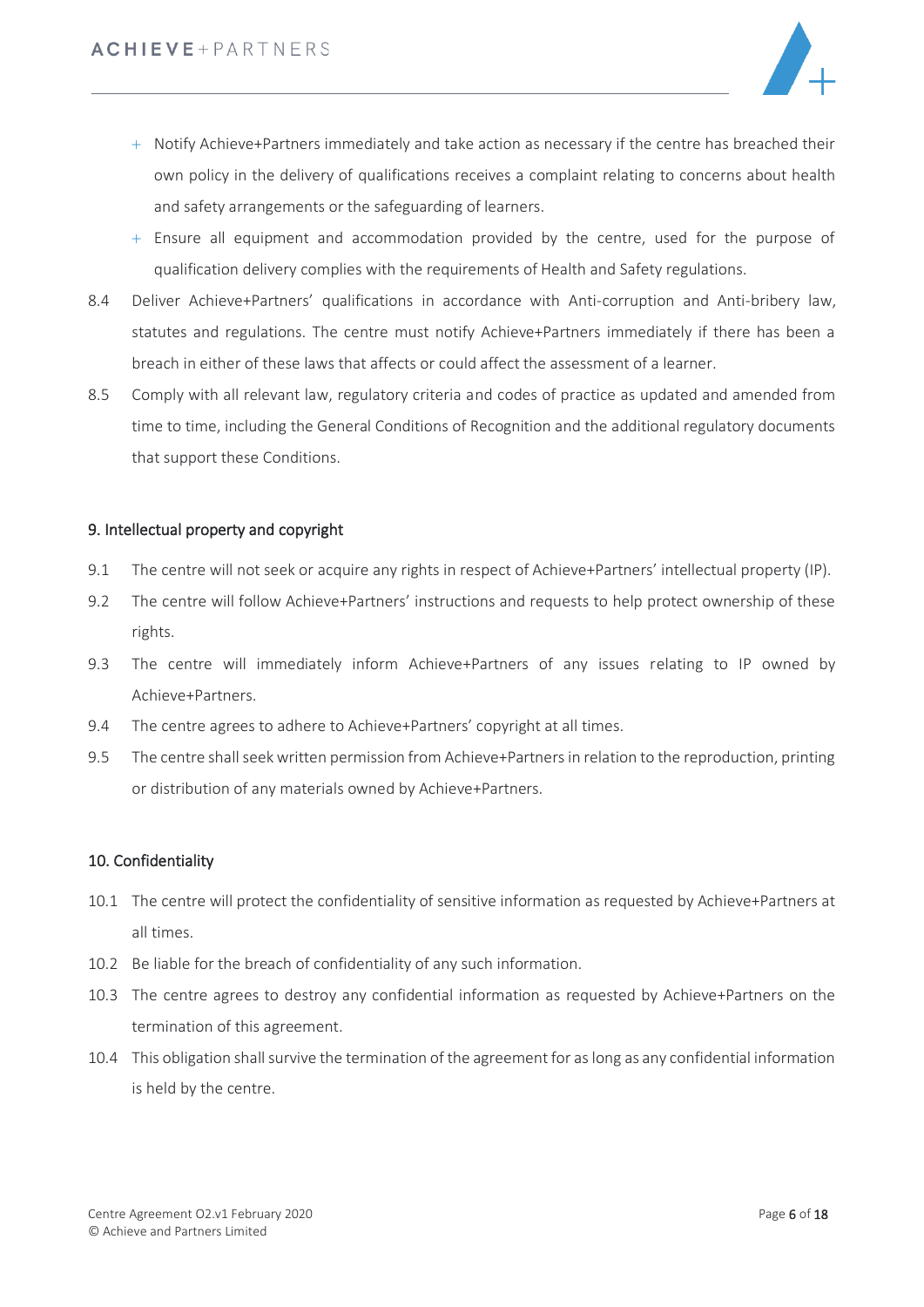

# 11. Representations

- 11.1 The centre shall use the Achieve+Partners logo in accordance with guidelines.
- 11.2 The centre shall advertise and promote only those qualifications, which they have been approved to deliver.
- 11.3 The centre shall not make any statement in relation to Achieve+Partners' qualificationsin a manner that is likely to be misleading to any user of its qualifications.

### 12. Provision of information and reporting to Achieve+Partners

- 12.1 The centre will notify Achieve+Partners immediately if there is a material change in the governance structure or legal status, a change of control of the organisation, a merger between it and another body or insolvency or bankruptcy proceedings.
- 12.2 Where Achieve+Partners serves a written notice on the centre requiring the centre to provide it with any information that it seeks for the purpose of performing its functions the centre will comply with the terms of that notice.
- 12.3 The centre must ensure that all information provided to Achieve+Partners is accurate and complete.
- 12.4 The centre must notify Achieve+Partners immediately if it becomes aware of any breach or potential breach of legislation, qualification regulations or polices that it operates.
- 12.5 The centre agrees to notify Achieve+Partners immediately if it has had its status withdrawn by another Awarding Organisation or its contract suspended or withdrawn from the Education and Skills Funding Agency.
- 12.6 Provide Achieve+Partners and the Regulatory Authorities, on reasonable notice (usually within 7 days), access to premises, people and records as required, and fully co-operate with their monitoring activities, including but not limited to providing access to any premises or sites used.

### 13. Management of third parties and sub-contractors

- 13.1 Implement and maintain an effective system for the management of all third party and sub-contracted services and any sites affiliated to the centre and ensure that all policies and requirements referred to in this agreement apply to these third parties and sub-contractors.
- 13.2 Has appropriate arrangements and agreements in place with any third parties or suppliers who provide goods or services to the centre, which contribute to the delivery and/or assessment of the qualification(s).
- 13.3 Ensure that where a partnership arrangement exists the respective roles and responsibilities are documented and made available to Achieve+Partners as required.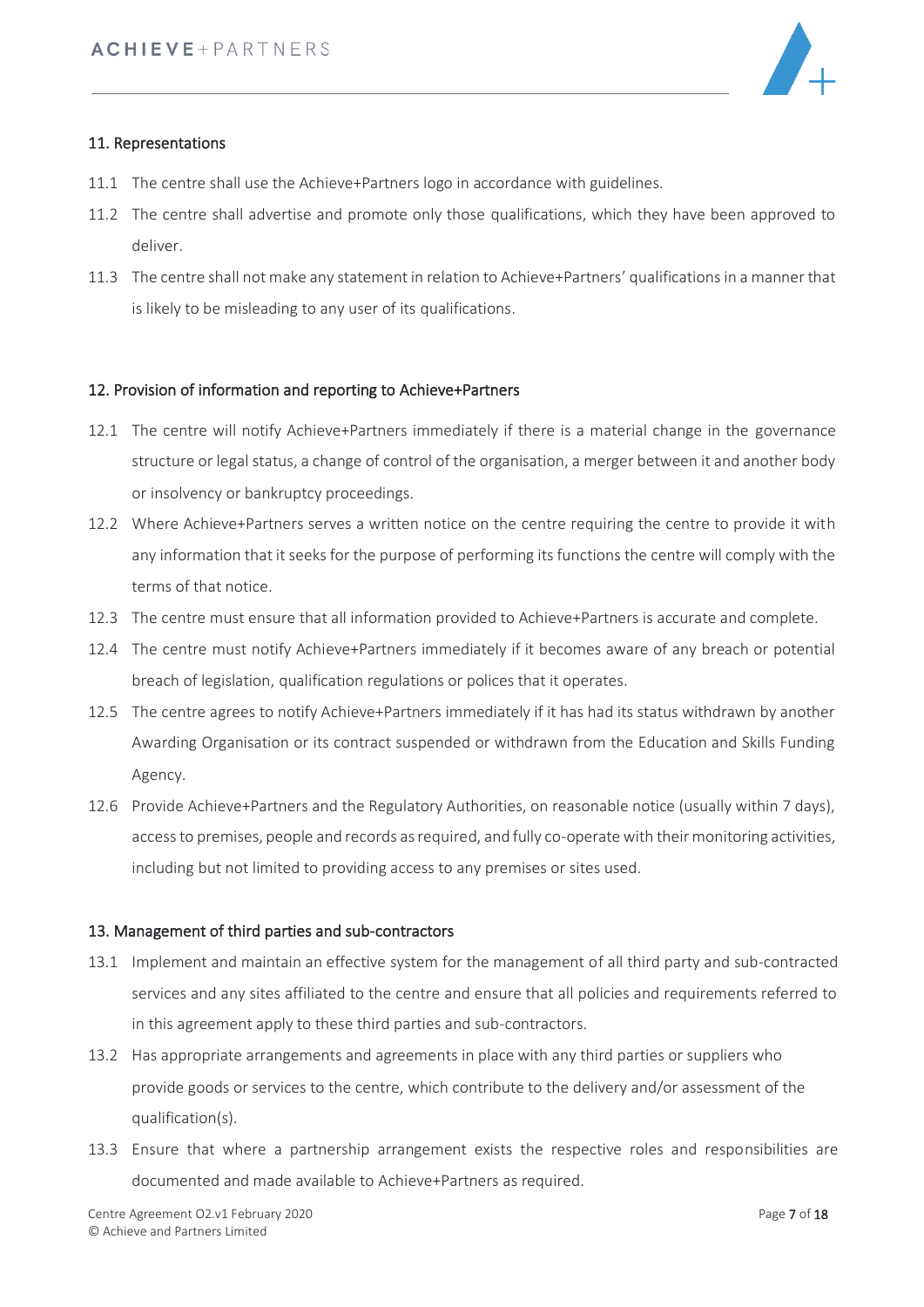

- 13.4 Have in place agreements with third parties and sub-contractors to ensure that all policies and requirements referred to in this agreement are enforceable with third parties and sub-contractors.
- 13.5 Ensure it has effective communications systems in place with third parties and sub-contractors to keep them up to date with the requirements of Achieve+Partners and the regulators.
- 13.6 Not assign or transfer any benefit or obligation under this agreement to a third party without prior written consent from Achieve+Partners.

#### 14. Resources

- 14.1 Hold and comply with policies and procedures to plan and maintain delivery capacity and capability.
- 14.2 Use buildings that provide access for apprentices for assessment purposes, in accordance with relevant equalities, health and safety legislation.
- 14.3 Ensure that the full range of relevant, current equipment required to assess the qualifications is supplied.
- 14.4 Provide and maintain the necessary resources in accordance with any requirements outlined in Achieve+Partners' qualifications specifications.
- 14.5 Maintain adequate systems and resources, including where appropriate, equipment, materials and software, to support the delivery of qualifications.
- 14.6 Has the necessary level of financial, technical and staffing resources and systems to support the delivery of Achieve+Partners' qualifications.
- 14.7 Retain a workforce of appropriate size and competence to undertake the delivery of qualifications. This includes taking reasonable steps to ensure occupational competence where this is required by Achieve+Partners for the assessment of specific qualifications.
- 14.8 Ensure that it has available sufficient managerial and other resources to enable it effectively and efficiently to undertake the delivery of qualifications as required by Achieve+Partners.
- 14.9 Provide staff with appropriate induction and professional development (including a development plan) to ensure staff can maintain the relevant expertise and competence required by Achieve+Partners.
- 14.10 Ensure that all staff involved with delivery of qualfications understand the requirements provided by Achieve+Partners.
- 14.11 Ensure effective communications systems are in place internally to keep all relevant staff informed of current Achieve+Partners policies and procedures.
- 14.12 Hold and maintain a disaster recovery and business continuity plan which protect the interests of learners.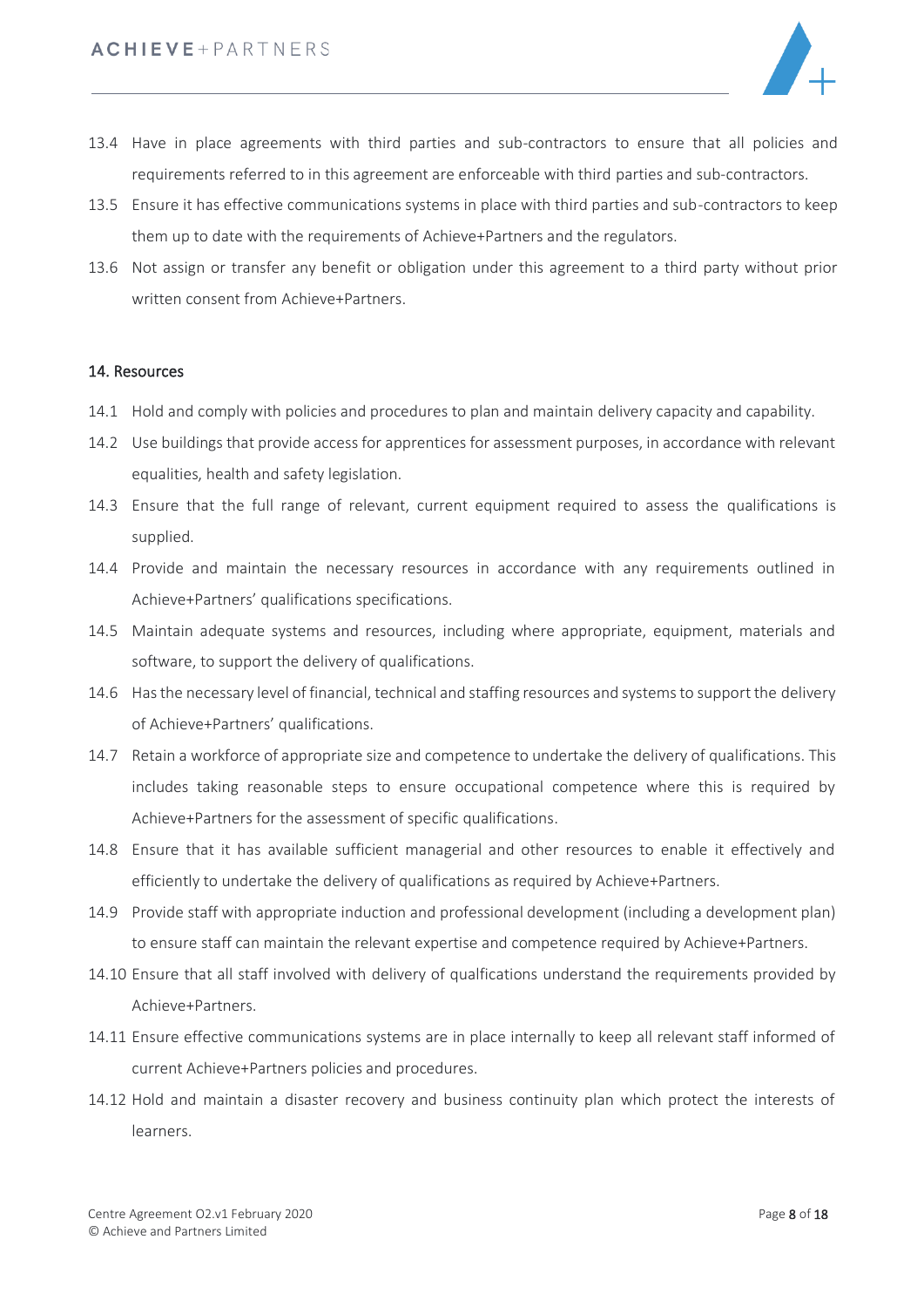

14.13 Ensure that quality assurance and management processes are in place and that these apply across all site locations.

# 15. Withdrawal of approval and interests of learners

- 15.1 Co-operate fully with Achieve+Partners in cases where either the centre or Achieve+Partners decides it needs to withdraw the centre from its role in delivering a qualification. This co-operation will be provided whether the withdrawal is voluntary or not from the centre's perspective.
- 15.2 Take all reasonable steps to protect the interests of learners in the case of such a withdrawal as referred to in point 15.1 above. This will apply whether the withdrawal is voluntary or not from the centre's perspective.
- 15.3 Adhere to the process specified by Achieve+Partners for the withdrawal of the centre from the delivery of a qualification or all qualifications outlined in the centre handbook.
- 15.4 The centre agrees to notify Achieve+Partners immediately upon deciding to withdraw from centre approval or that of a qualification, and ease registration to the related qualification(s) immediately.
- 15.5 Provide and deliver a communication plan about the centre's plan to withdraw and ensure all affected parties are notified.
- 15.6 Assist Achieve+Partners in the transfer of learners to other approved centres and/or qualifications where appropriate.
- 15.7 Upon completion of all withdrawal arrangements cease the use of and remove the Achieve+Partners logo from all media.

### 16. Learner registration and certification

- 16.1 Register each learner in line with the requirements of Achieve+Partners to ensure that each learner is uniquely identified.
- 16.2 Register learners for assessment in a timely manner in accordance with Achieve+Partner's requirements.
- 16.3 Take appropriate and reliable steps to confirm each learner's identity prior to registration and assessment taking place.
- 16.4 Use the record of the learner's prior learning and achievement to ensure that opportunities for credit transfer and exemption are maximised, where learner consent is given.
- 16.5 Recognise any restrictions regarding the minimum amount of time that learners must be registered with Achieve+Partners before certification, as well as the combination of units and or qualifications allowed.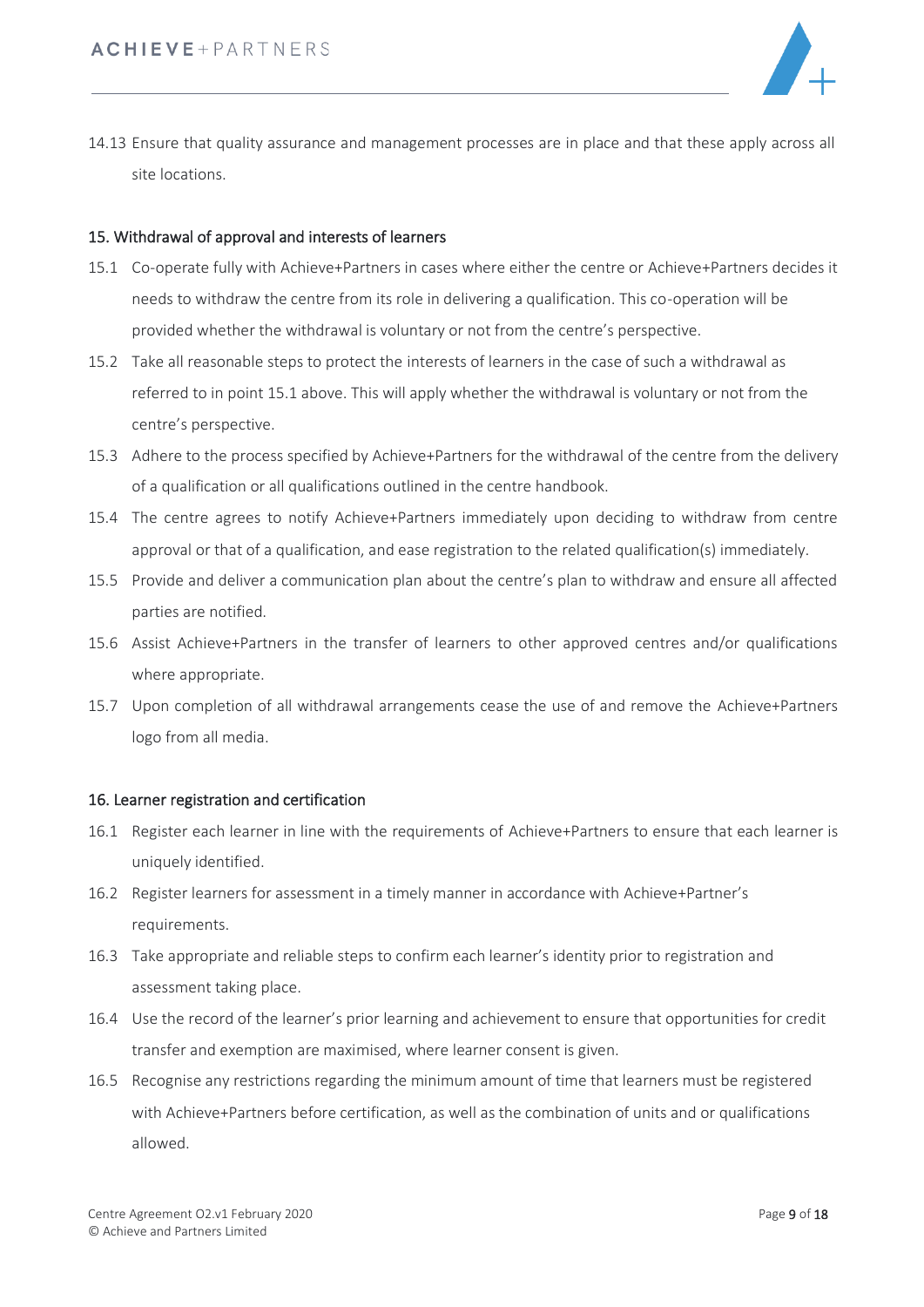

- 16.6 Take reasonable steps to ensure that all relevant centre staff understand how and when to apply for learner registration and certification.
- 16.7 Take all reasonable steps to guard against fraudulent or mistaken claims for certificates.
- 16.8 Have arrangements in place to obtain on behalf of its learners a Unique Learner Number (ULN) and a learner record (unless learner chooses not to have one) where the learner is funded by the Education and Skills Funding Agency.
- 16.9 Hold and follow policies and procedures for identifying and confirming relevant exemptions and proxies which may apply in specific circumstances.

# 17. End-point assessment bookings

- 17.1 Book apprentices in for assessment in a timely manner in accordance with Achieve+Partners requirements.
- 17.2 Take appropriate and reliable steps to confirm each apprentice's identity prior to assessment taking place.
- 17.3 Take reasonable steps to ensure that all relevant centre staff understand how and when to book endpoint assessment examinations.

### 18. Retention of records and access to records, people and premises

- 18.1 Maintain all learner records and details of achievement in an accurate, timely and secure manner in line with the requirements of Achieve+Partners and Data Protection legislation and make these records available for external quality assurance and auditing purposes, as required.
- 18.2 Retain complete accurate records, for a minimum of three years from completion of all qualifications and make these available to Achieve+Partners upon request. The records required will be specified by Achieve+Partners and may include assessment and verification records, certificate claims, learner data for each qualification etc.
- 18.3 Provide Achieve+Partners, upon request, with outline monitoring data for participation, achievement and destination for each Achieve+Partners qualification delivered by the centre.

### 19. Protection of sensitive data

19.1 The centre agrees to comply with Achieve+Partners' requirements including those relating to the security and storage of assessment documentation and the verification of apprentice identity.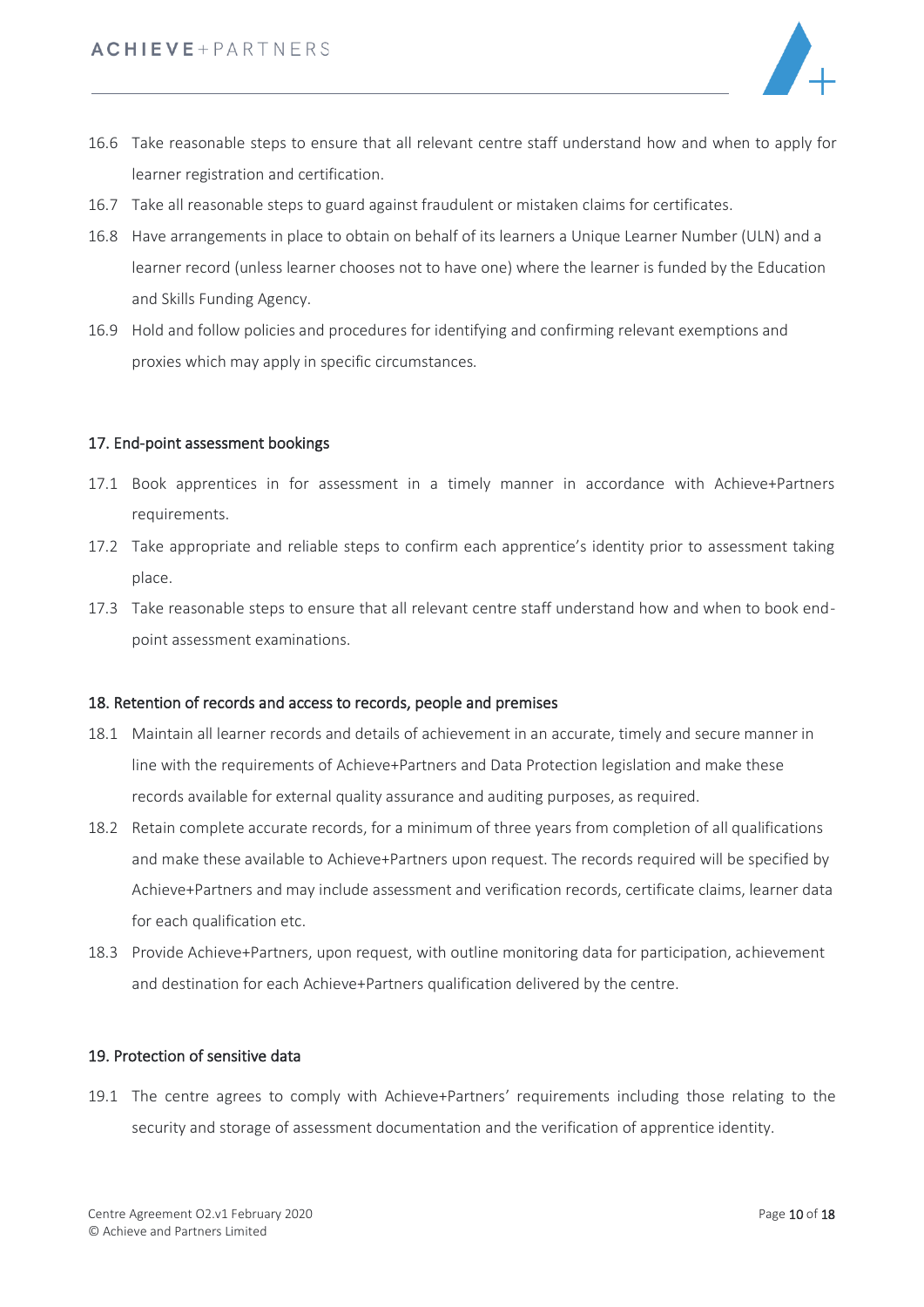

- 19.2 The centre agrees to comply with the arrangements for use of the Achieve Hub and, Achieve+Partners' bookings and examinations systems.
- 19.3 The centre agrees to notify Achieve+Partners should live assessment materials be compromised and take immediate remedial action as required.
- 19.4 The centre holds and maintains a document security policy that sets out the levels of control within the centre.

### 20. Identification and management of risk

- 20.1 The centre operates robust arrangements to identify and manage any incident that may occur, which could have an adverse effect on the quality of an apprentice's experience, qualification outcome.
- 20.2 Take all reasonable steps to identify the risk of the occurrence of any incident, which could have an adverse effect.
- 20.3 Monitor incidents, actions and records to identify any common features that could result in the improvement of policies, procedures, arrangements or training.
- 20.4 Provide suitable training to all personnel involved in the delivery of Achieve+Partners' qualifications to identify and manage the occurrence of incidents, which could have an adverse effect.
- 20.5 Notify Achieve+Partners immediately upon identifying any risk, act, omission or incident and take all reasonable steps to prevent the incident from reoccurring, reduce the risk or occurrence and prevent or mitigate adverse effects.

### 21. Conflicts of interest

- 21.1 The centre holds and maintains a conflict of interest policy that sets out the arrangements to manage actual and potential conflicts of interest for centre and sub-contracted personnel involved in the delivery of Achieve+Partners' qualifications.
- 21.2 Hold and maintain an up to date conflict of interest register of actual and potential conflicts of interest and provides copies of this to Achieve+Partners' personnel as required.
- 21.3 Holds evidence of conflict of interest declarations of personnel involved in the delivery of Achieve+Partners' qualifications.

#### 22. Quality assurance and assessment

22.1 Have robust arrangements in place for the delivery of qualifications including the identification and management of plagiarism, malpractice and maladministration for all apprentices undertaking Achieve+Partners qualifications.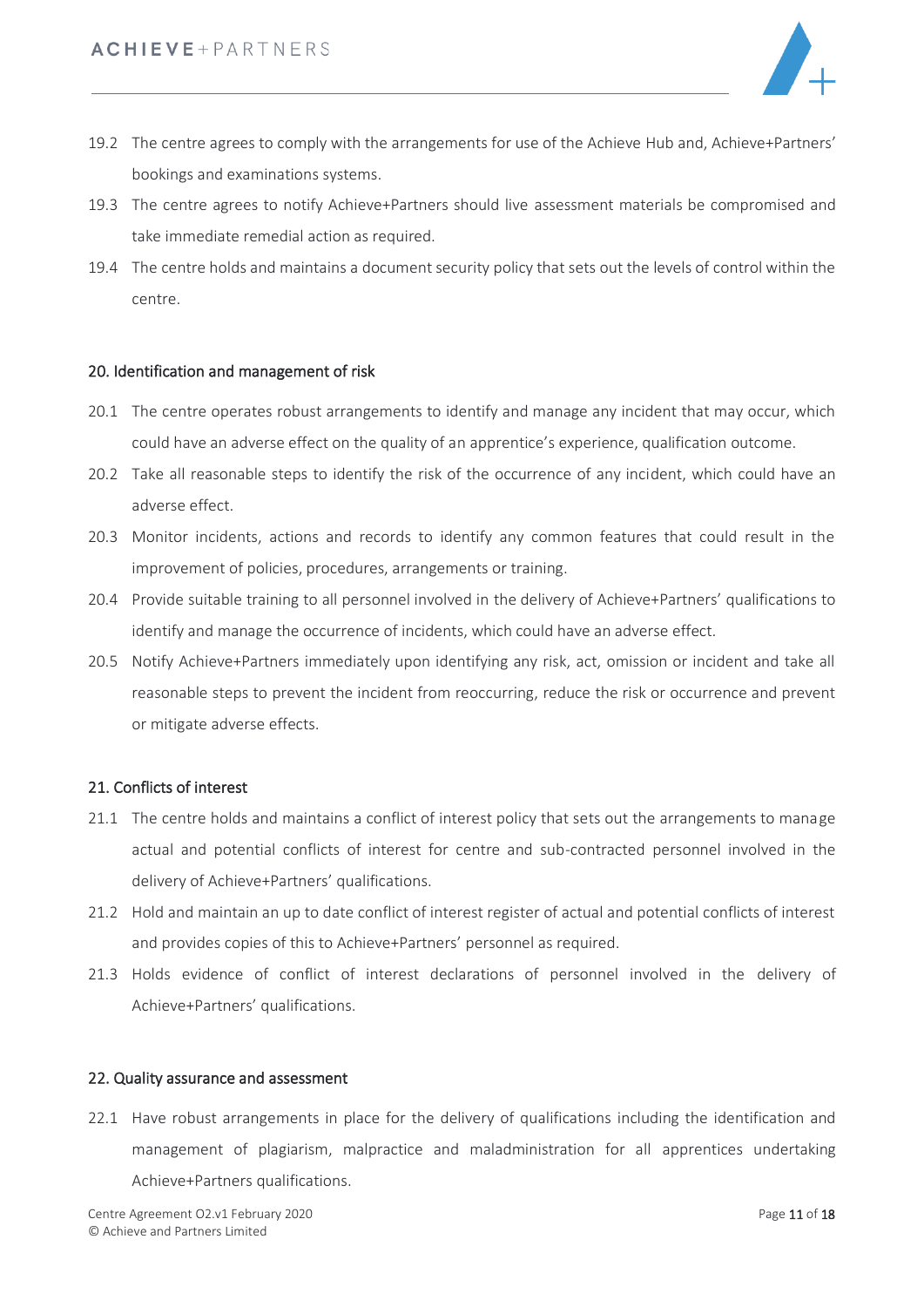

- 22.2 Carry out proportionate sampling based on risk and in line with Achieve+Partner's requirements for each qualification the centre delivers.
- 22.3 That effective arrangements are in place for the claiming of learner achievement are submitted to Achieve+Partners securely, accurately, in a timely manner and in line with Achieve+Partner's requirements.
- 22.4 Comply fully with the requirements for assessment as set out in the specific qualification's handbook(s), and the quality assurance requirements set by Achieve+Partners, detailed in the centre handbook.
- 22.5 Carry out standardisation and moderation activity as specified by Achieve+Partner's requirements.
- 22.6 Comply fully with the requirements for end-point assessment examinations as set out in Achieve+Partners end-point assessment's specifications.
- 22.7 Have robust arrangements for the fair and valid assessment of learners including checking authenticity, delivery, marking assessments, observation of learner performance, learner questioning, and other methods appropriate to meet qualification requirements.
- 22.8 Have robust arrangements for the fair and valid invigilation of apprentices to meet end-point assessment requirements.
- 22.9 Co-operate with Achieve+Partners in the quality assurance and moderation of qualifications Including taking remedial actions as required by Achieve+Partners.
- 22.10 Have adequate arrangements in place to identify correctly learners' needs for reasonable adjustments and special considerations.
- 22.11 Apply to Achieve+Partners in a timely and accurate manner, in line with the published policy, for reasonable adjustments and/or special considerations to be applied before assessment takes place.
- 22.12 Apply reasonable adjustments as required by Achieve+Partners to end-point assessment invigilation
- 22.13 Ensure that the security of assessment materials is maintained at all times and notify Achieve+Partners immediately if the security of these materials has been breached and if any adverse effect has taken place.
- 22.14 Take all reasonable steps to ensure that no person discloses or causes to be disclosed any confidential assessment information, including results where Achieve+Partners have not issued the result.
- 22.15 The centre shall not permit invigilation to be undertaken by a person who has a personal interest in the outcome of the assessment.

# 23. Malpractice including maladministration

23.1 Comply with the Achieve+Partners Malpractice policy.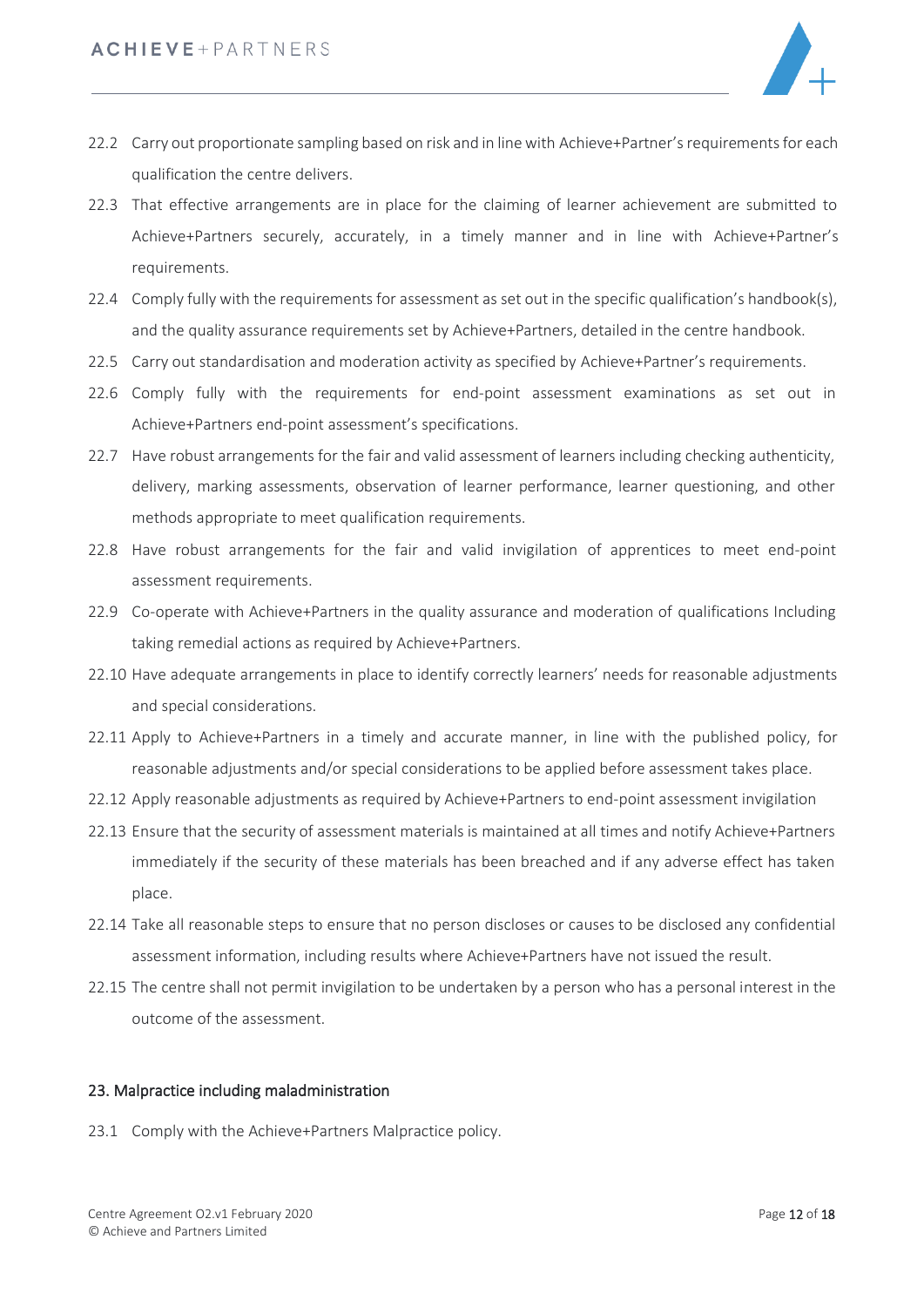

- 23.2 Have in place robust procedures for preventing and investigating allegations/incidents of malpractice or maladministration, which are up to date and communicated across the centre, its sites, subcontractors and third parties.
- 23.3 Regularly review procedures for preventing and investigating incidents of malpractice or maladministration and make any improvements necessary to ensure they remain relevant and fit for purpose.
- 23.4 Take all reasonable steps to prevent incidents of malpractice or maladministration from occurring.
- 23.5 Take all reasonable steps to investigate any suspected incidents of malpractice or maladministration and rectify any negative impact of these incidents.
- 23.6 Develop an action plan for managing and rectifying the negative impact of any incidents of malpractice or maladministration and make this action plan available to Achieve+Partners as required. This plan should also identify any areas of improvement required to ensure the malpractice or maladministration does not recur in the future.
- 23.7 Take appropriate and proportionate action against those responsible for the malpractice or maladministration to ensure it does not recur in the future.
- 23.8 Deliver, in full, the actions required to manage and rectify any identified incidents of malpractice or maladministration.
- 23.9 Promptly notify Achieve+Partners of any incidents of malpractice or maladministration in line with the requirements of Achieve+Partners' malpractice/maladministration policy.
- 23.10 Hold and comply with an internal whistle blower policy.

### 24. Financial

- 24.1 Provide payment in full of all valid invoices presented by Achieve+Partners within the stated terms and conditions
- 24.2 Be responsible for the payment of costs incurred by the centre and those acting on the centre's behalf relating to the delivery of Achieve+Partner's qualifications
- 24.3 Provide to Achieve+Partners and/or the qualifications regulator information to view the centre's financial viability and capacity to deliver Achieve+Partner's qualifications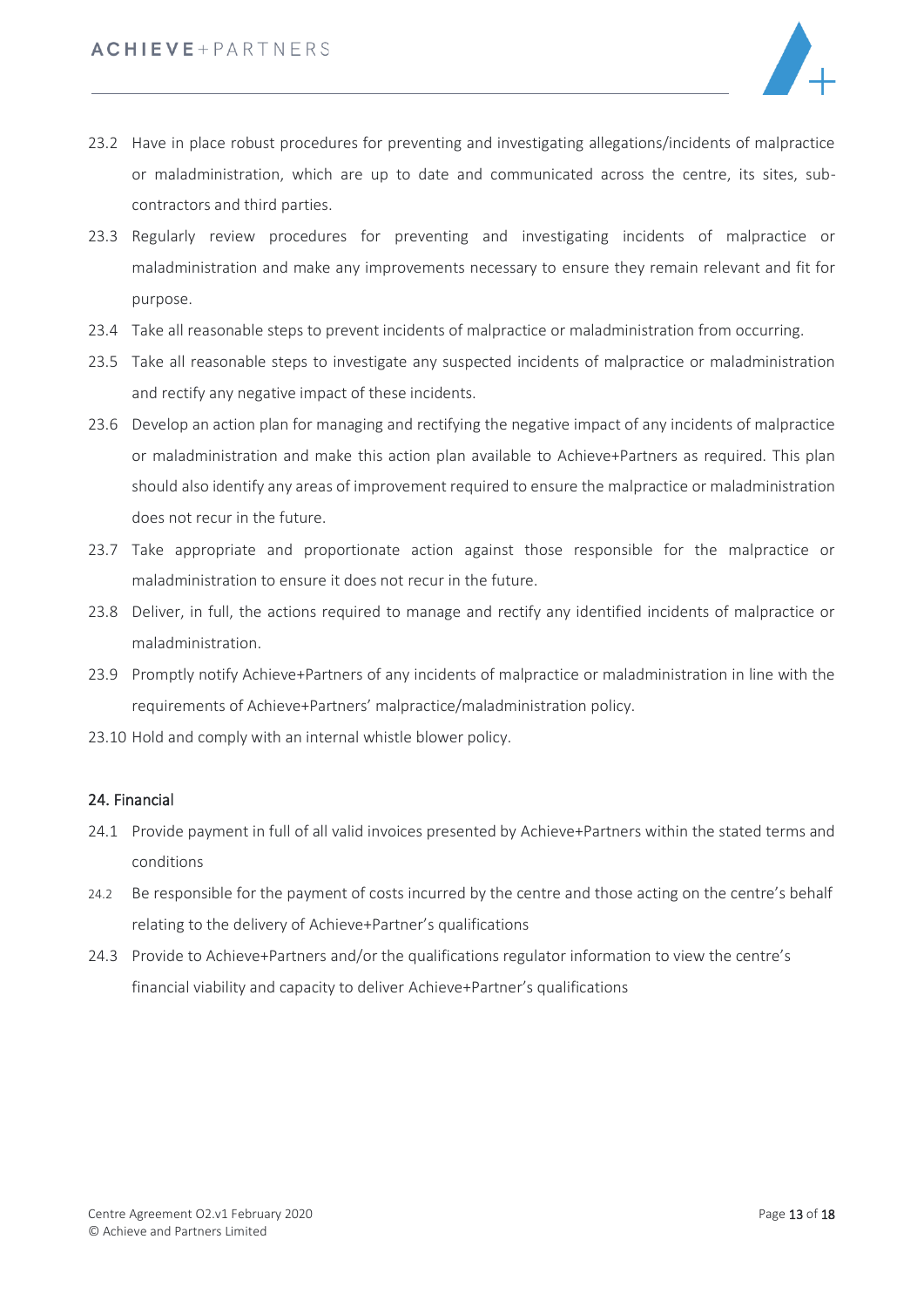

### 25. Achieve+Partners' Responsibilities

- 25.1 Achieve+Partners hereby agrees that it will:
- 25.2 Set out all the requirements with which the centre must comply in order to continue to deliver qualifications. These requirements can be found on the Achieve Hub.
- 25.3 Publish and make available to the centre, monitoring criteria and a sanctions policy to be applied in the event that the centre fails to comply with these requirements.
- 25.4 Answer accurately, fully and within a reasonable time any reasonable enquiries received from personnel at the centre in respect of the delivery of qualifications.
- 25.5 Provide effective guidance to the centre in respect of the parts of the delivery of qualifications which the centre undertakes.
- 25.6 Provide the centre with guidance on how to best prevent, investigate and deal with malpractice or maladministration.
- 25.7 Publish timescales for the publication of results.
- 25.8 Publish and maintain a conflicts of interest policy that sets out the arrangements for the identification and management of actual or perceived conflicts of interest in the design, delivery and award of its qualifications.
- 25.9 Provide information in relation to:
	- + the fee structure
	- + the policy for issuing invoices, payment of invoices and the retention and content of invoices
	- + the sanctions policy and centre monitoring criteria to be applied in cases where centres fail to comply with the requirements of Achieve+Partners
	- + a written complaints procedure
	- + information on the appeals process to enable the results of assessments to be appealed
	- + a published specification for each of the qualifications made available
	- + published details of arrangements for making Reasonable Adjustments
	- + published details for arrangements for giving Special Consideration
	- + published details of the expected dates or timescales for the issue of results.
- 25.10 Comply with the requirements of Data Protection legislation in relation to all personal data supplied by the centre. The data collected from centres will only be used for the purpose for which it has been collected and will not be disclosed to any unauthorised person or body. Personal data will be processed in accordance with Achieve+Partners' registration under the Data Protection Act. Achieve+Partners will not disclose information if to do so would breach a duty of confidentiality or any other legal duty.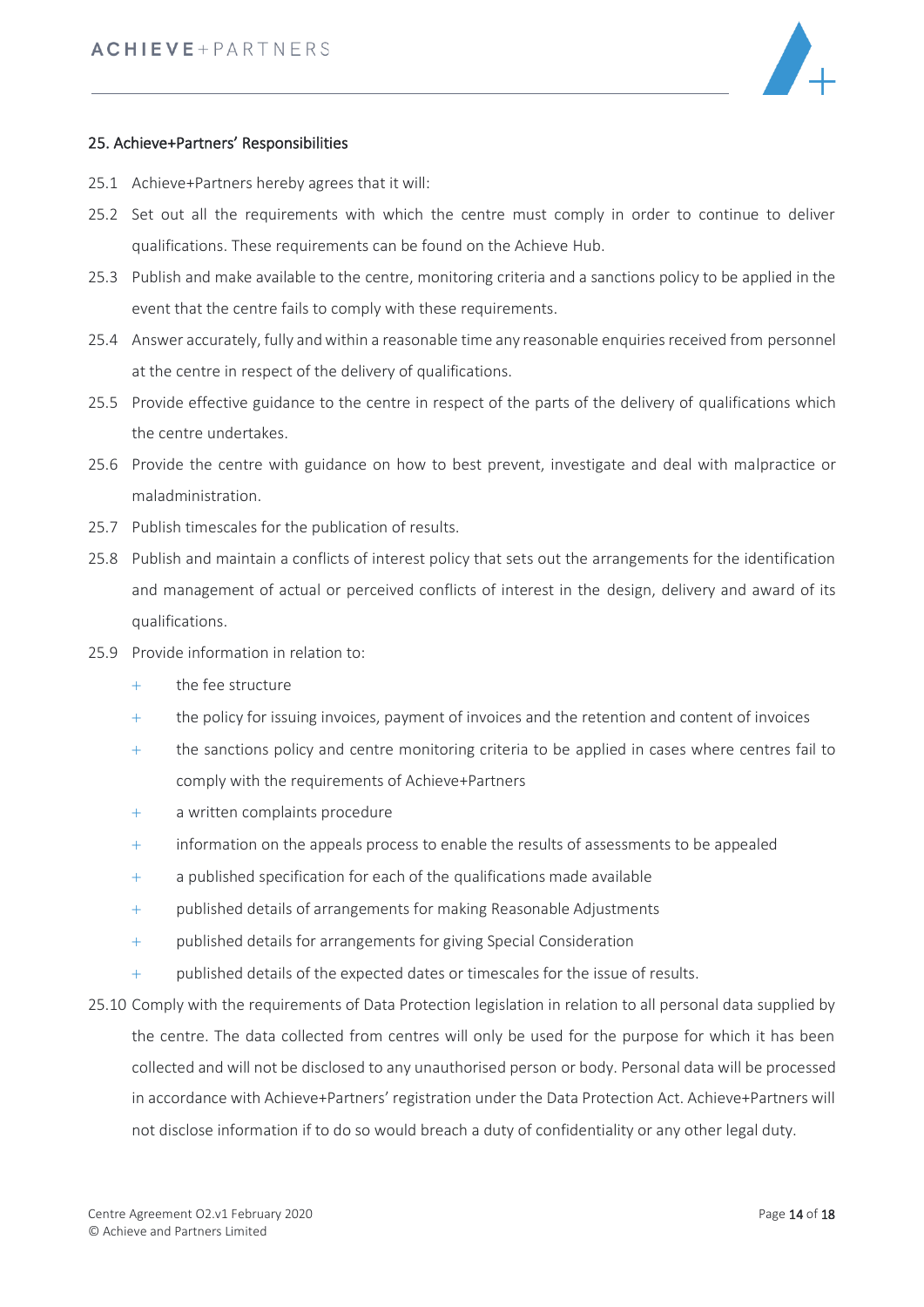

25.11 Achieve+Partners is not required to fulfil its obligations under this agreement where the centre has given false information or has breached the terms of this agreement.

### 26. Variation and waiver

- 26.1 No variation of this agreement shall be valid unless it is presented in writing and signed by or on behalf of each of the parties.
- 26.2 Achieve+Partners shall provide the centre with one month's written notice of any substantive changes to this agreement.
- 26.3 Achieve+Partners reserves the right to amend all other documentation without giving notice to the centre.
- 26.4 Notices in relation to this agreement are to be sent to the Managing Director of Achieve+Partners at the address as detailed on page 1 of this agreement.
- 26.5 A waiver of any right or remedy under this agreement or by law is only effective if given in writing and shall not be deemed a waiver of any subsequent breach.
- 26.6 A failure or delay by either party to exercise any right or remedy provided under this agreement or by law shall not constitute a waiver of that or any other right or remedy, nor shall it preclude or restrict any further exercise of that or any other right or remedy.

### 27. Liability and indemnity

- 27.1 Nothing in this agreement shall limit or exclude either party's liability for death or personal injury caused by its negligence, or that of its personnel or subcontractors, fraud or fraudulent misrepresentation, or in any other circumstances where liability may not be limited under any applicable law.
- 27.2 Subject to clause 27.1 Achieve+Partners shall have no liability to the centre, whether in contract, tort, breach of statutory duty, or otherwise, arising under or in connection with this agreement, for any indirect loss or damage, costs or expenses whatsoever or howsoever arising out or in connection with this agreement.
- 27.3 Nothing in this agreement shall limit or exclude the centres liability under clause 27.7.
- 27.4 Achieve+Partners' liability for any claim or series of connected claims, whether in contract, tort, breach of statutory duty, or otherwise, arising under or in connection with this agreement, shall be limited to a maximum sum equal to the charges paid by the centre under this agreement within the period of 12 months preceding the event giving rise to the claim.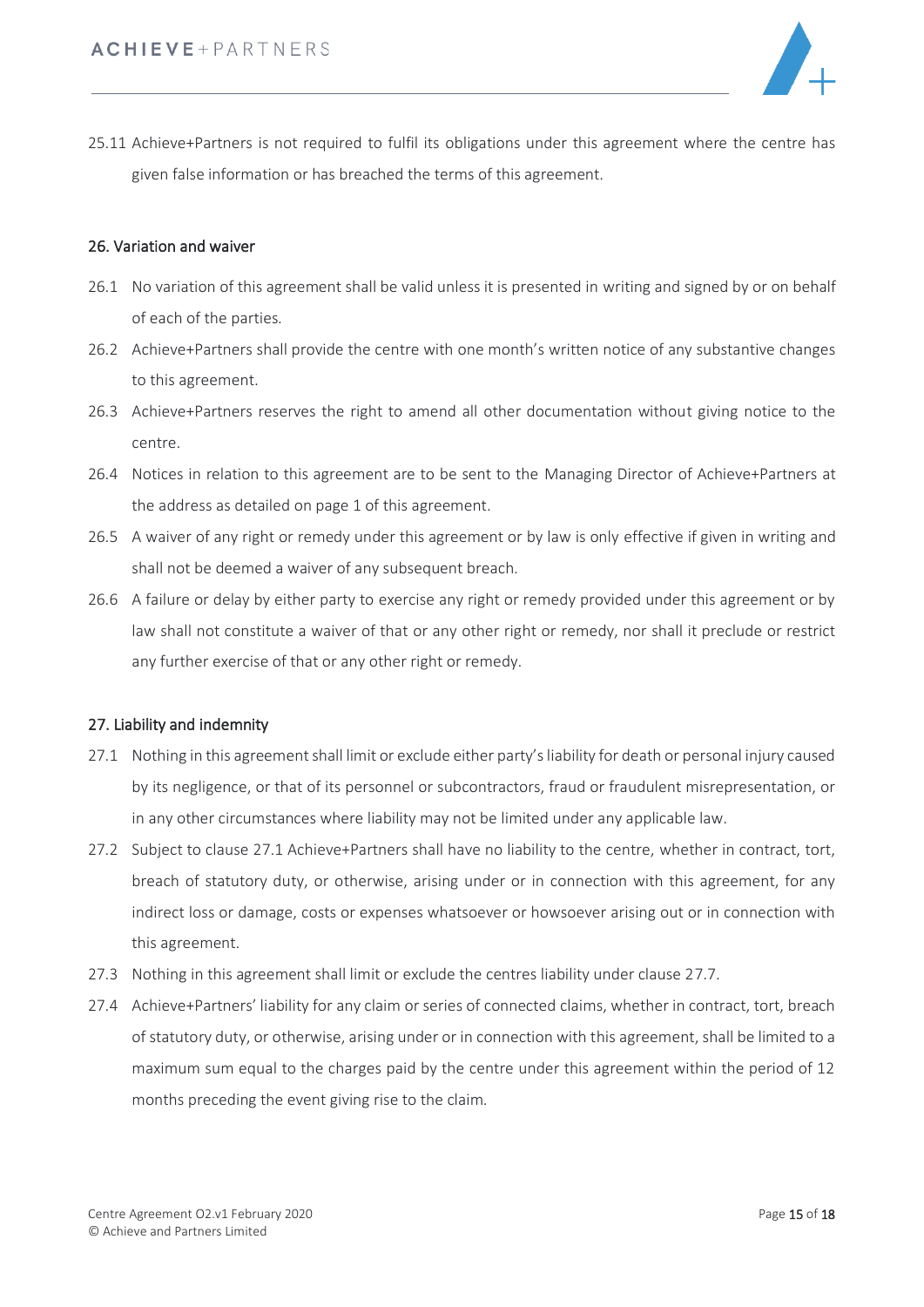

- 27.5 Nothing in this agreement shall exclude or restrict the liability of the centre for any breach of confidentiality by the centre or for any breach by the centre of the data protection legislation in force during the term of the agreement.
- 27.6 The provisions of clause 27.1 shall survive the termination of this agreement however arising.
- 27.7 Any of Achieve+Partners rights or remedies under this agreement, or by operation of law, may at any time be enforced separately or concurrently.
- 27.8 The centre shall indemnify Achieve+Partners against any liabilities including any direct, indirect or consequential losses, loss of profit, loss of reputation and all interest, penalties and legal and other professional costs and expenses suffered, or incurred, by us, or indirectly, arising from, or in connection with:
	- + any act or omission by the centre or its subcontractors which causes Achieve+Partners to be in breach of any obligation as an awarding organisation or otherwise to any third party
	- + any materials developed by the centre where Achieve+Partners' logo and/or name has been added including any defamation, malicious falsehood or any allegation that such material is obscene, offensive, illegal and blasphemous or in breach of any other regulations of a statutory of official body.

### 28. Rights of third parties

28.1 Nothing in this Agreement is intended to confer on any person, any right to enforce any terms of this Agreement that the person would not have had but for the Contracts (Rights of Third Parties) Act 1999.

### 29. No partnership or authorisation

- 29.1 Nothing in this agreement is intended to, or shall operate to, create a partnership between the parties, or to authorise either party to act as an agent for the other.
- 29.2 Neither party under this agreement shall have authority to act in the name of or on behalf of or otherwise to bine the other in any way and neither party shall incur any expenditure in the name of or for the account of the other.

### 30. Force Majeure

30.1 Neither party shall be in breach of this agreement if it is prevented from or delayed in carrying on its business by failure of a cause beyond its reasonable control.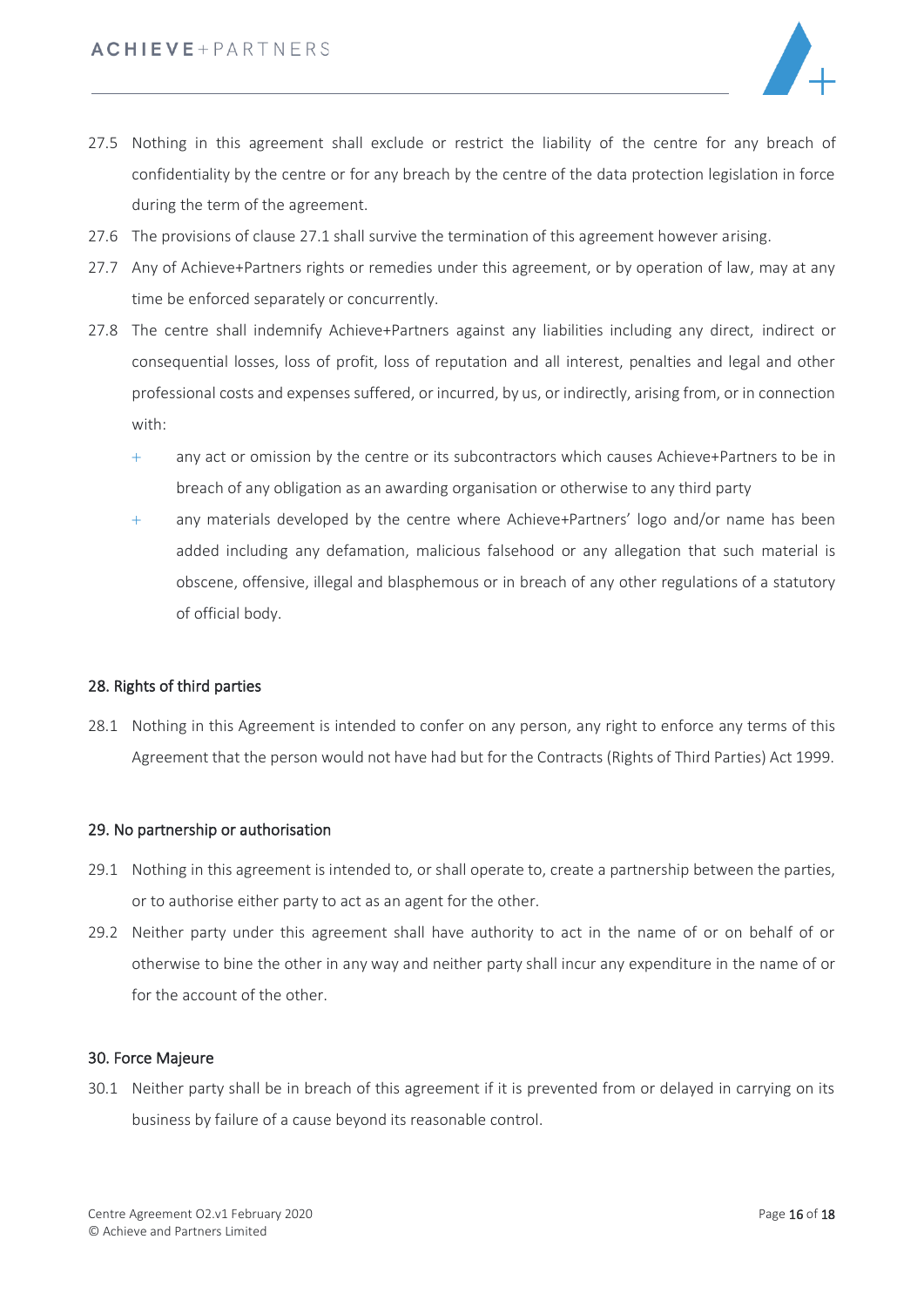

30.2 In the event of either party being so hindered or prevented, the party concerned shall give notice of suspension as soon as reasonably possible to the other party stating the date and extent of the suspension and its cause and the omission to give such notice shall forfeit the rights of that party to claim suspension. Any party whose obligations have been suspended as aforesaid shall resume the performance of those obligations as soon as reasonably possible after the removal of the cause and shall notify the other party. In the event that the cause continues for more than 3 Months, either party may terminate this Agreement on 30 days' notice.

#### 31. Governing law and dispute resolution

- 31.1 This agreement and any dispute or claim arising out of or in connection with the agreement shall be governed by, and construed in accordance with, the laws of England. Subject to the remainder of this clause, the parties irrevocably agree that the courts of England shall have exclusive jurisdiction to settle any dispute or claim that arises out of or in connection with this agreement.
- 31.2 In the event that any claim or dispute arises, both parties shall, following service of written notice by one party on the other, attempt to resolve amicably by way of good faith negotiations and discussions any such dispute or claim as soon as reasonably practicable. Both parties agree to this within one calendar month after such notice or by such date as the parties may otherwise agree in writing. If the parties are unable to resolve the dispute or claim either party may commence proceedings.
- 31.3 Nothing in this clause shall prevent either party from applying at any time to the court for injunctive relief on the grounds of infringement, or threatened infringement, of the other party's obligations of confidentiality contained within this agreement or any infringement, or threatened infringement, of the applicant's IP rights.

### 32. Termination

- 32.1 Agreement can be terminated:
	- a. by either party, without giving any reasons, in writing, with at least one month's notice.
	- b. by Achieve+Partners immediately in certain circumstances such as the centre's insolvency or serious or continuous breach of Achieve+Partners' centre monitoring criteria
- 32.2 In the event of termination of the agreement the specified rights and liabilities survive termination.
- 32.3 The centre agrees to cease use and destroy or return materials to Achieve+Partners as required by this agreement.
- 32.4 Achieve+Partners will suspend the centre's access to the Achieve+Partners hub in line with the agreed withdrawal plan.